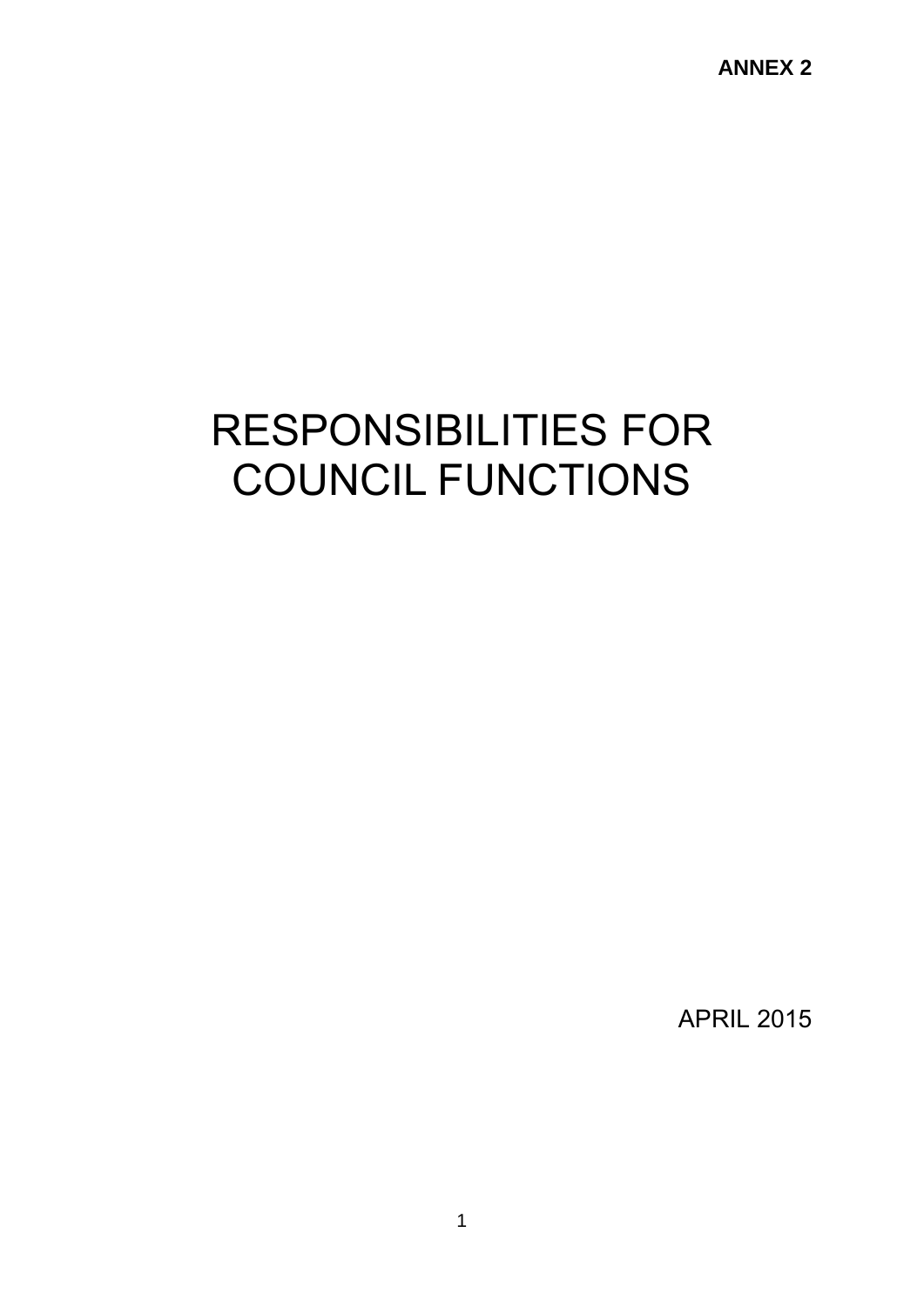There are five standing committees plus one other additional committee which reports directly to Council

- Corporate Services Committee
- Environment Committee
- Regeneration and Development Committee
- Community & Wellbeing Committee
- Planning Committee
- Audit Committee ( not a standing committee but reports directly to Council)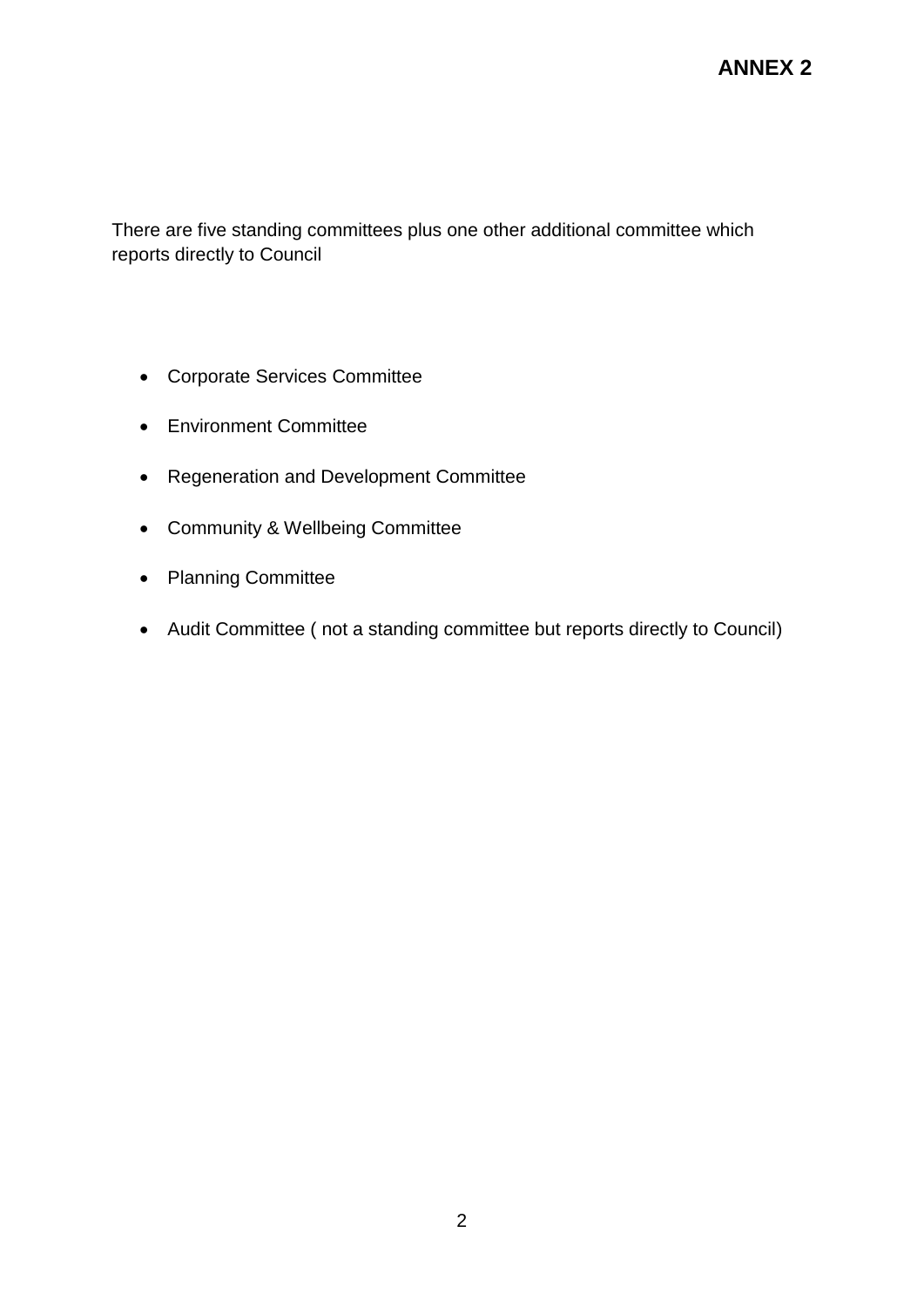# **1. Corporate Services Committee**

## **Authority**

Under the Local Government Act (Northern Ireland) 2014 11 (1*) "for the purpose of discharging any functions in pursuance of arrangements made under this part (a) a Council may appoint a committee of the council …*

*… Subject to this Act the number of members of a committee appointed under subsection (1), their term of office and the area (if restricted) within which the committee is to exercise its authority must be fixed by the appointing council .."*

## **Overall Purpose and Objectives**

The Corporate Committee will assist Council in fulfilling its role in the areas of ;

- Administration  **Equality**
- Audit and risk management Finance
- Asset management **•** Health and Safety
- Business Continuity **Continuity Continuity Continuity Continuity**
- Capital Projects ICT
- Community Planning **Community Planning Community** Planning
- 
- 
- Corporate Communications Policy and Governance
- Customer Service **Customer Service Procurement**
- Efficiency and Transformation Special Projects
- 
- 
- 
- 
- 
- 
- 
- Corporate strategy **COLLECT COLLECT COLLECT COLLECT COLLECT COLLECT COLLECT COLLECT COLLECT COLLECT COLLECT COLLECT COLLECT COLLECT COLLECT COLLECT COLLECT COLLECT COLLECT COLLECT**
- Corporate Plan **Corporate Plan Performance Management** 
	-
	-
	-
- Emergency Planning **Calculary Contract Contract Contract Contract Contract Contract Contract Contract Contract Contract Contract Contract Contract Contract Contract Contract Contract Contract Contract Contract Contract C** 
	- anything else appropriate delegated to it by Council

In reaching its decisions the Corporate Services Committee will have due regard to its impact on, and implications for the Council's commitment to ensuring equality of opportunity and, where possible and practicable, to ensure that the actions of the Committee are proactive in this respect.

The Committee is a main committee of the Council and is independent of all other operational committees of the Council. The Committee will report to Council and accordingly Council authorises the Committee, within the scope of its responsibilities, to:

- Seek any information it requires from any Council employee or external party;
- Obtain external legal or professional advice as appropriate; and
- Ensure the attendance of Council Officers at meetings as appropriate.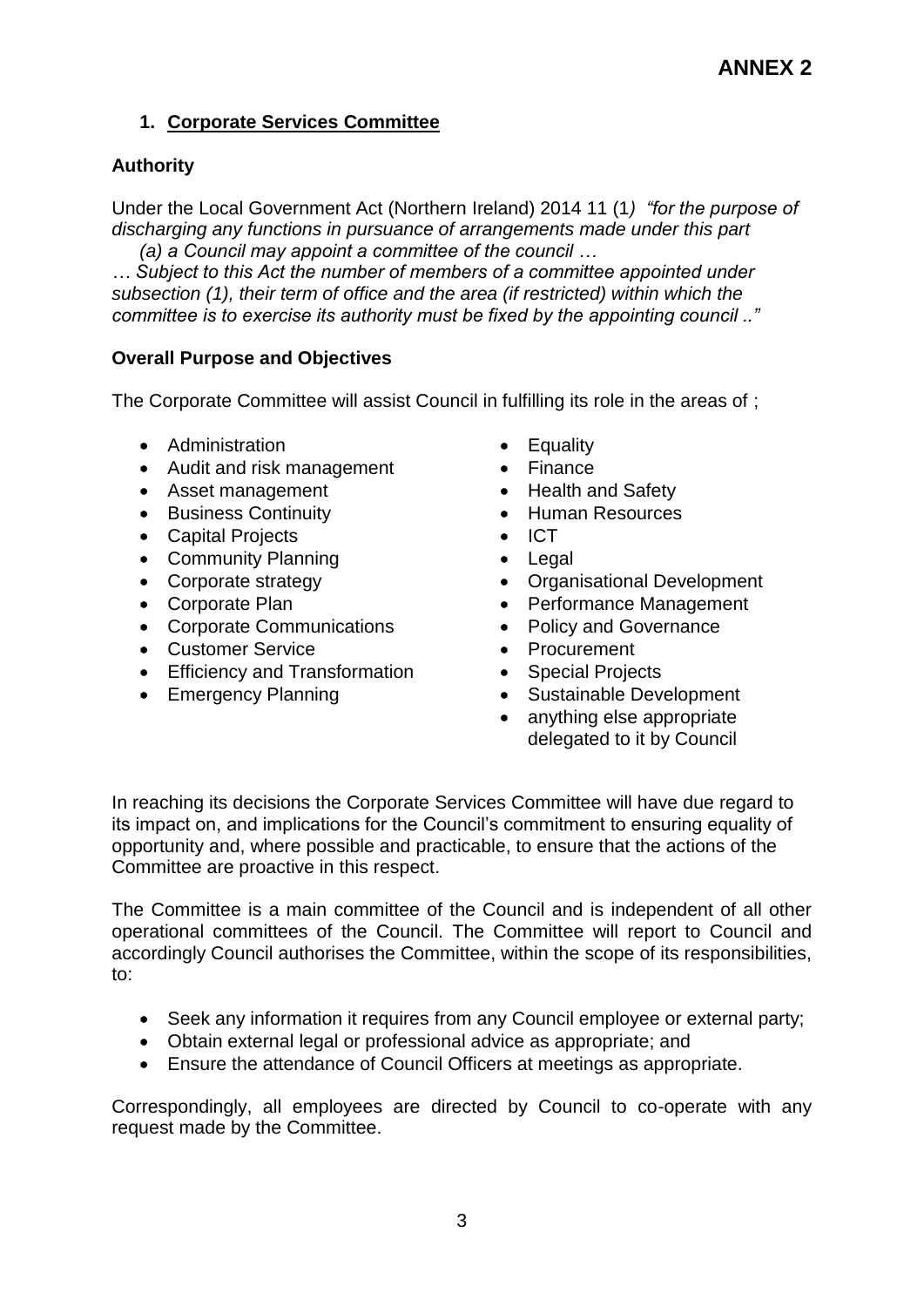The Corporate Services Committee will comprise 16 members who are appointed by Council on an annual basis.

Council will appoint the Chair of the Corporate Services Committee on an annual basis in accordance with the procedures for appointing positions of responsibility

#### **Meetings**

The Corporate Committee will meet in Church Street, Newtownards at 7.00pm on the second Tuesday of each month except during July and August.

Special meetings may be convened as required.

The Corporate Services Committee will comply with the Council's standing orders.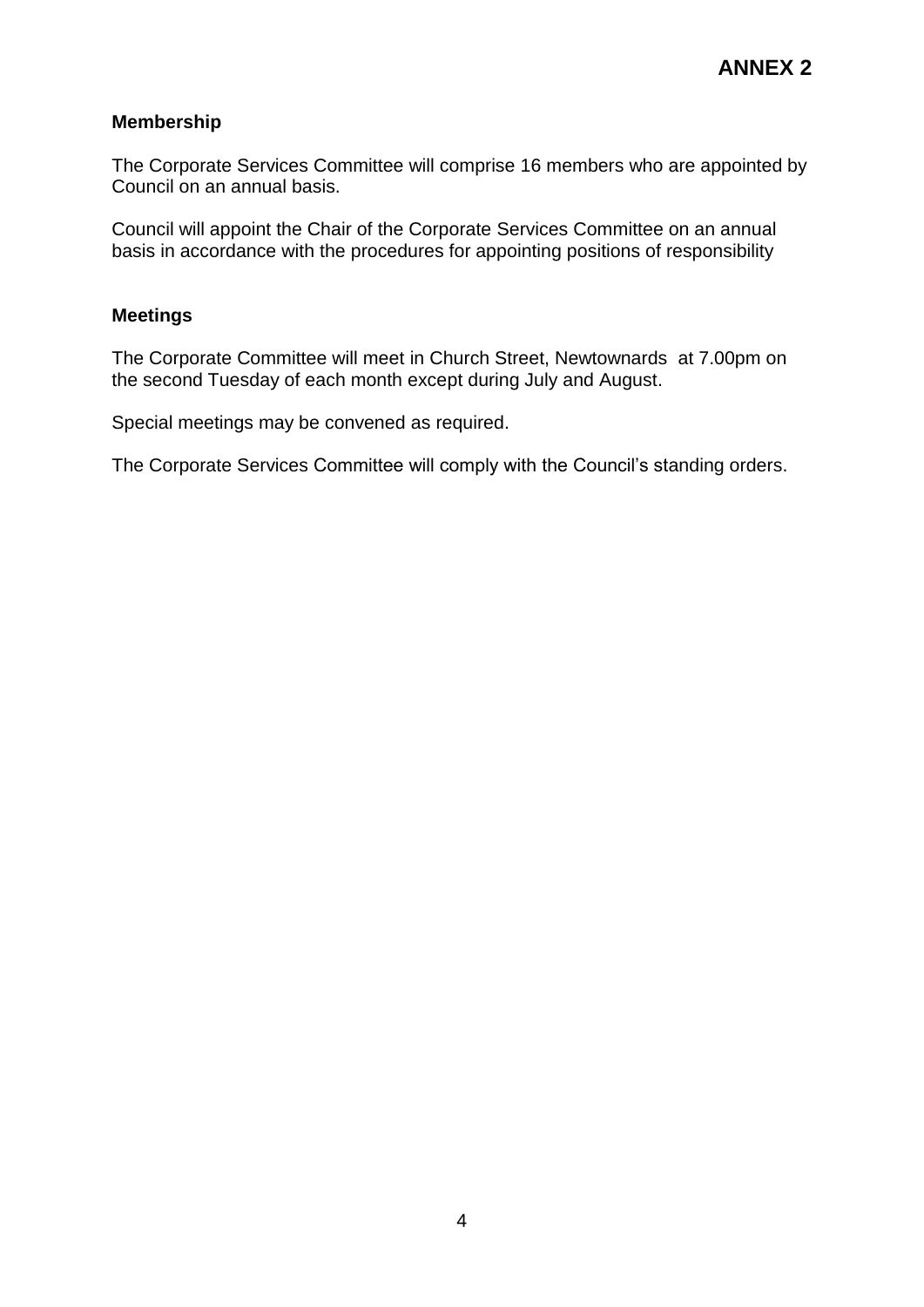# **2. Environment Committee**

# **Authority**

Under the Local Government Act (Northern Ireland) 2014 11 (1) *"for the purpose of discharging any functions in pursuance of arrangements made under this part (b) a Council may appoint a committee of the council …*

*… Subject to this Act the number of members of a committee appointed under subsection (1), their term of office and the area (if restricted) within which the committee is to exercise its authority must be fixed by the appointing council .."*

# **Overall Purpose and Objectives**

The Environment Committee will assist Council in fulfilling its role in the areas of;

- building control
- building maintenance
- borough inspection
- car parks
- estate management/maintenance
- licensing
- marinas and harbours
- markets
- public conveniences
- recycling
- waste management and cleansing
- anything else appropriate delegated to it by Council

In reaching its decisions the Environment Committee will have due regard to its impact on, and implications for the Council's commitment to ensuring equality of opportunity and, where possible and practicable, to ensure that the actions of the Committee are proactive in this respect

The Committee is a main committee of the Council and is independent of all other operational committees of the Council. The Committee will report to Council and accordingly Council authorises the Committee, within the scope of its responsibilities, to:

- Seek any information it requires from any Council employee or external party;
- Obtain external legal or professional advice as appropriate; and
- Ensure the attendance of Council Officers at meetings as appropriate.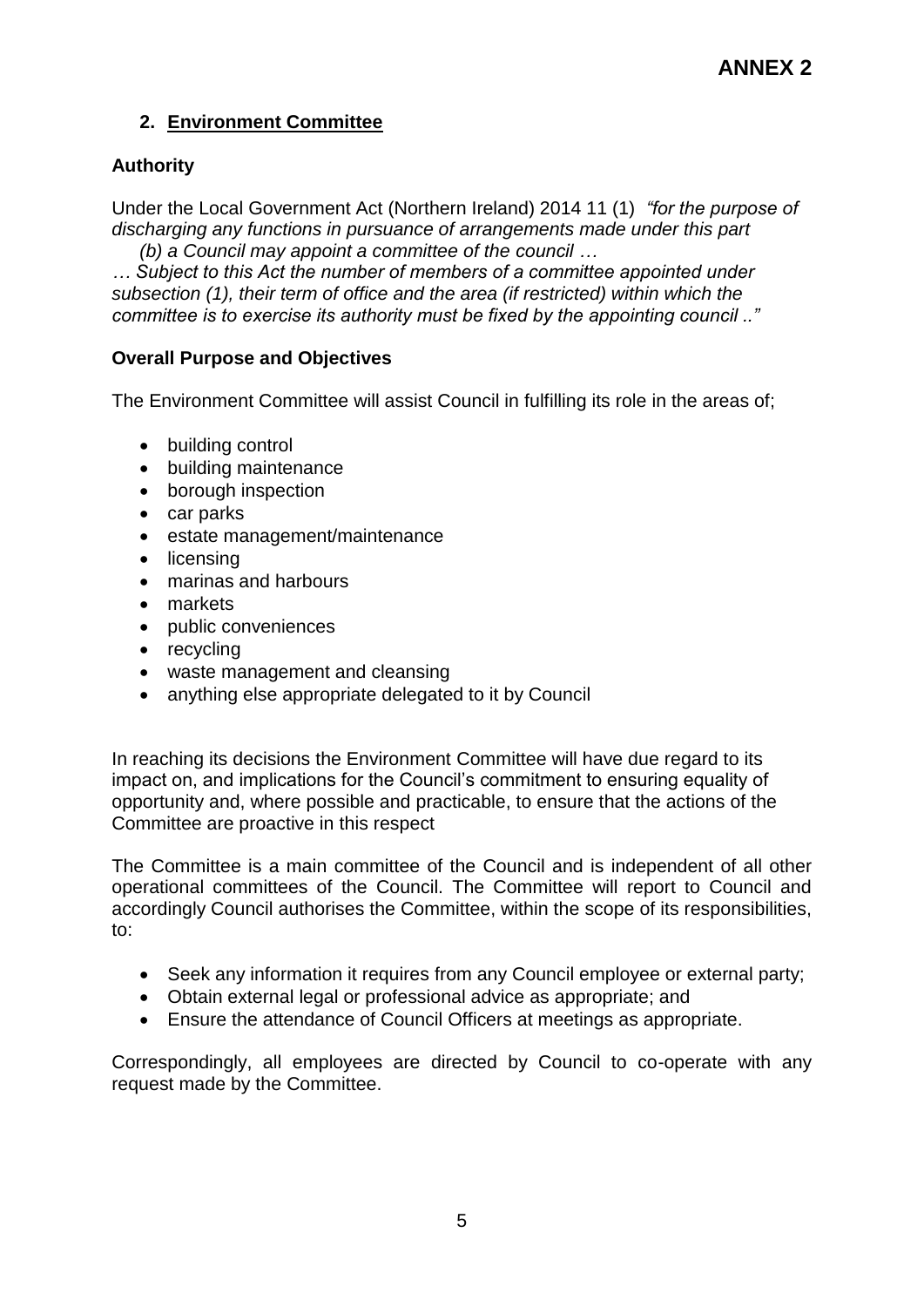The Environment Committee will comprise of 16 members who are appointed by Council on an annual basis.

Council will appoint the Chair of the Environment Committee on an annual basis in accordance with the procedures for appointing positions of responsibility.

#### **Meetings**

The Environment Committee will meet in Church Street, Newtownards at 7.00pm on the first Wednesday each month except during July and August

Special meetings may be convened as required.

The Environment Committee will comply with the Council's standing orders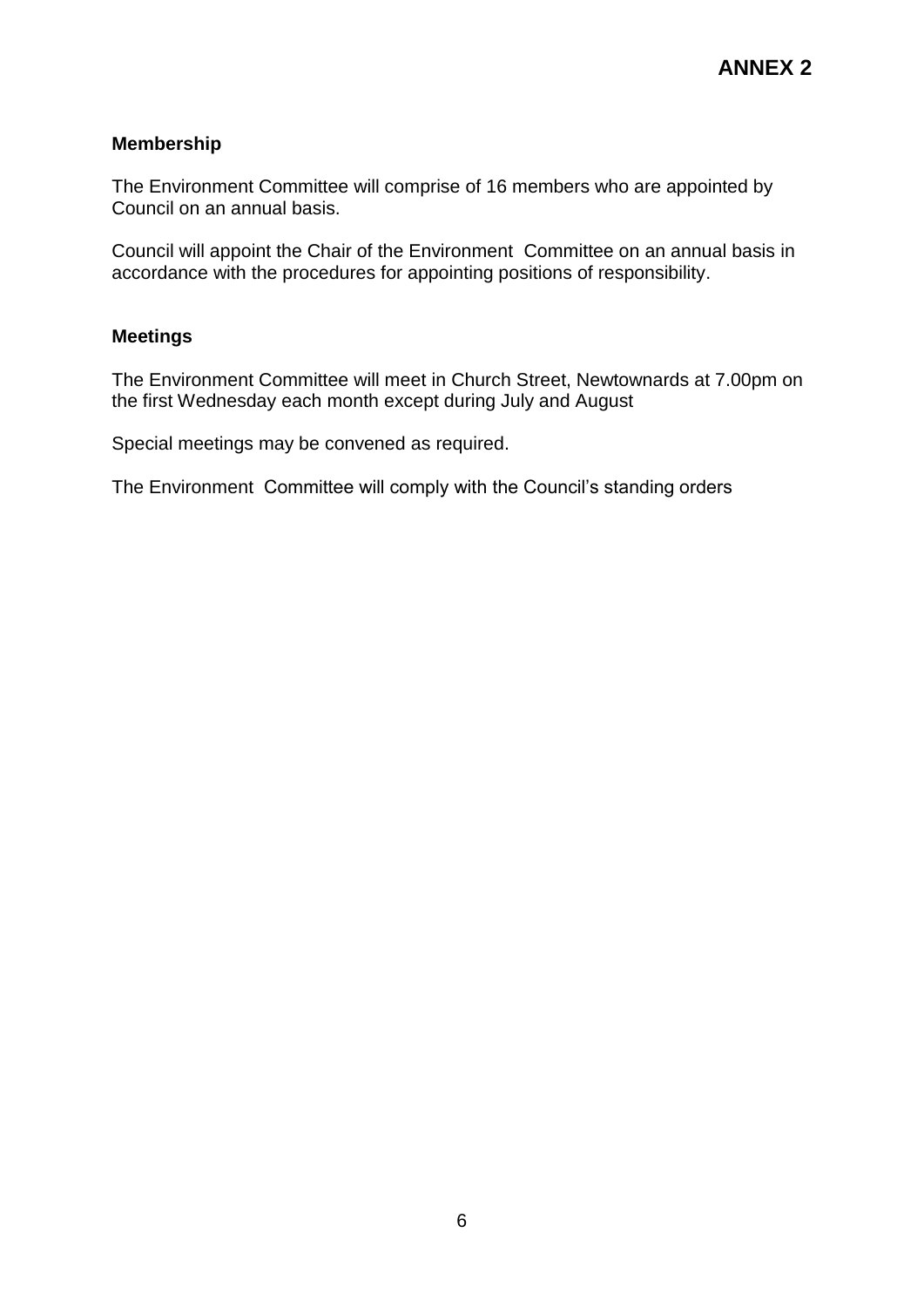# **3. Regeneration and Development Committee**

# **Authority**

Under the Local Government Act (Northern Ireland) 2014 11 (1*) "for the purpose of discharging any functions in pursuance of arrangements made under this part (c) a Council may appoint a committee of the council …*

*… Subject to this Act the number of members of a committee appointed under subsection (1), their term of office and the area (if restricted) within which the committee is to exercise its authority must be fixed by the appointing council .."*

# **Overall Purpose and Objectives**

The Regeneration and Development Committee will assist Council in fulfilling its role in the areas of;

- Crafts
- Economic Development
- EU Funds and Projects
- Local Area Plan
- Regeneration
- Rural Development
- Tourism Development and Marketing
- Tourism Facilities (including Exploris)
- anything else appropriate delegated to it by Council

In reaching its decisions the Regeneration and Development Committee will have due regard to its impact on, and implications for the Council's commitment to ensuring equality of opportunity and, where possible and practicable, to ensure that the actions of the Committee are proactive in this respect

The Committee is a main committee of the Council and is independent of all other operational committees of the Council. The Committee will report to Council and accordingly Council authorises the Committee, within the scope of its responsibilities, to:

- Seek any information it requires from any Council employee or external party;
- Obtain external legal or professional advice as appropriate; and
- Ensure the attendance of Council Officers at meetings as appropriate.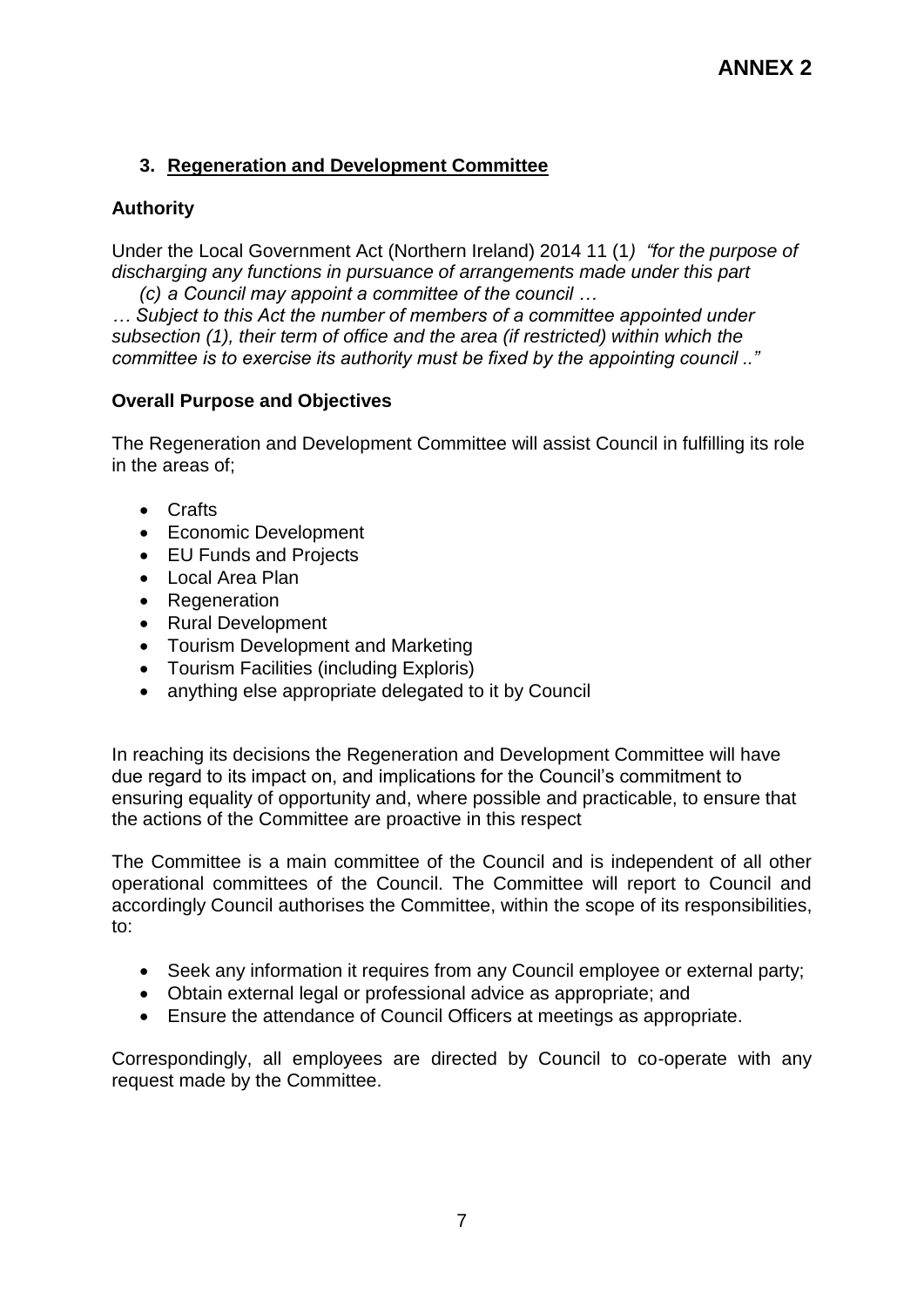The Regeneration and Development Committee will comprise of 16 members who are appointed by Council on an annual basis.

Council will appoint the Chair of the Regeneration and Development Committee on an annual basis in accordance with the procedures for appointing positions of responsibility.

#### **Meetings**

The Regeneration and Development Committee will meet in Church Street, Newtownards at 7.00pm on the first Thursday each month except during July and August

Special meetings may be convened s required.

The Regeneration and Development Committee will comply with the Council's standing orders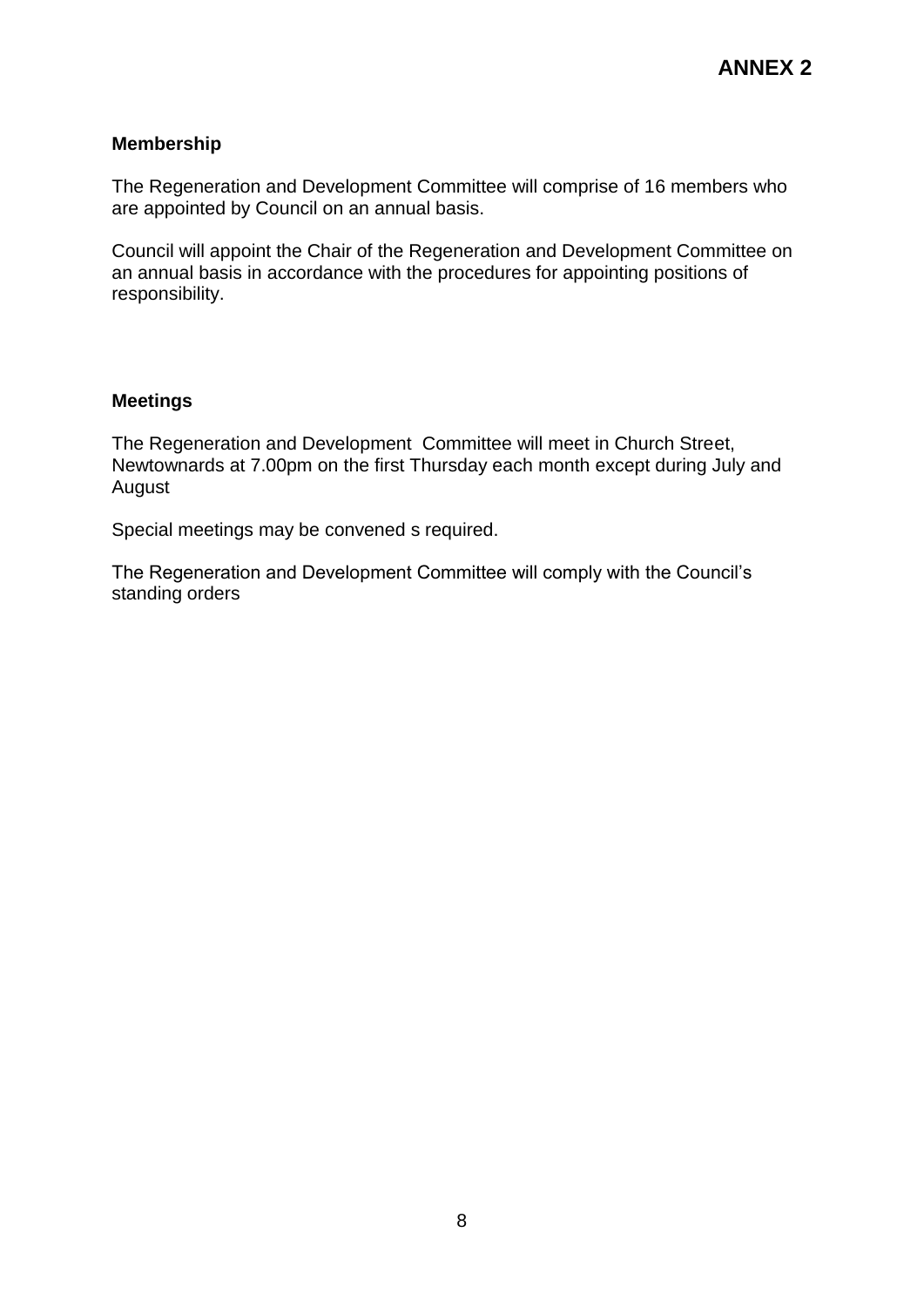# **4. Community and Wellbeing Committee**

Under the Local Government Act (Northern Ireland) 2014 11 (1) *"for the purpose of discharging any functions in pursuance of arrangements made under this part (d) a Council may appoint a committee of the council …*

*… Subject to this Act the number of members of a committee appointed under subsection (1), their term of office and the area (if restricted) within which the committee is to exercise its authority must be fixed by the appointing council .."*

# **Overall Purpose and Objectives**

The Community and Wellbeing Committee will assist Council in fulfilling its role in the areas of;

- Arts and Museum
- Biodiversity
- Cemeteries
- Community Development
- Countryside
- Environmental Health
- Good Relations
- Leisure facilities
- Parks and Open Spaces
- Peace IV
- Playgrounds
- Policing and Community Safety Partnership (PCSP)
- Sports development
- anything else appropriate delegated to it by Council

In reaching its decisions the Community and Wellbeing Committee will have due regard to its impact on, and implications for the Council's commitment to ensuring equality of opportunity and, where possible and practicable, to ensure that the actions of the Committee are proactive in this respect

The Committee is a main committee of the Council and is independent of all other operational committees of the Council. The Committee will report to Council and accordingly Council authorises the Committee, within the scope of its responsibilities, to:

- Seek any information it requires from any Council employee or external party;
- Obtain external legal or professional advice as appropriate; and
- Ensure the attendance of Council Officers at meetings as appropriate.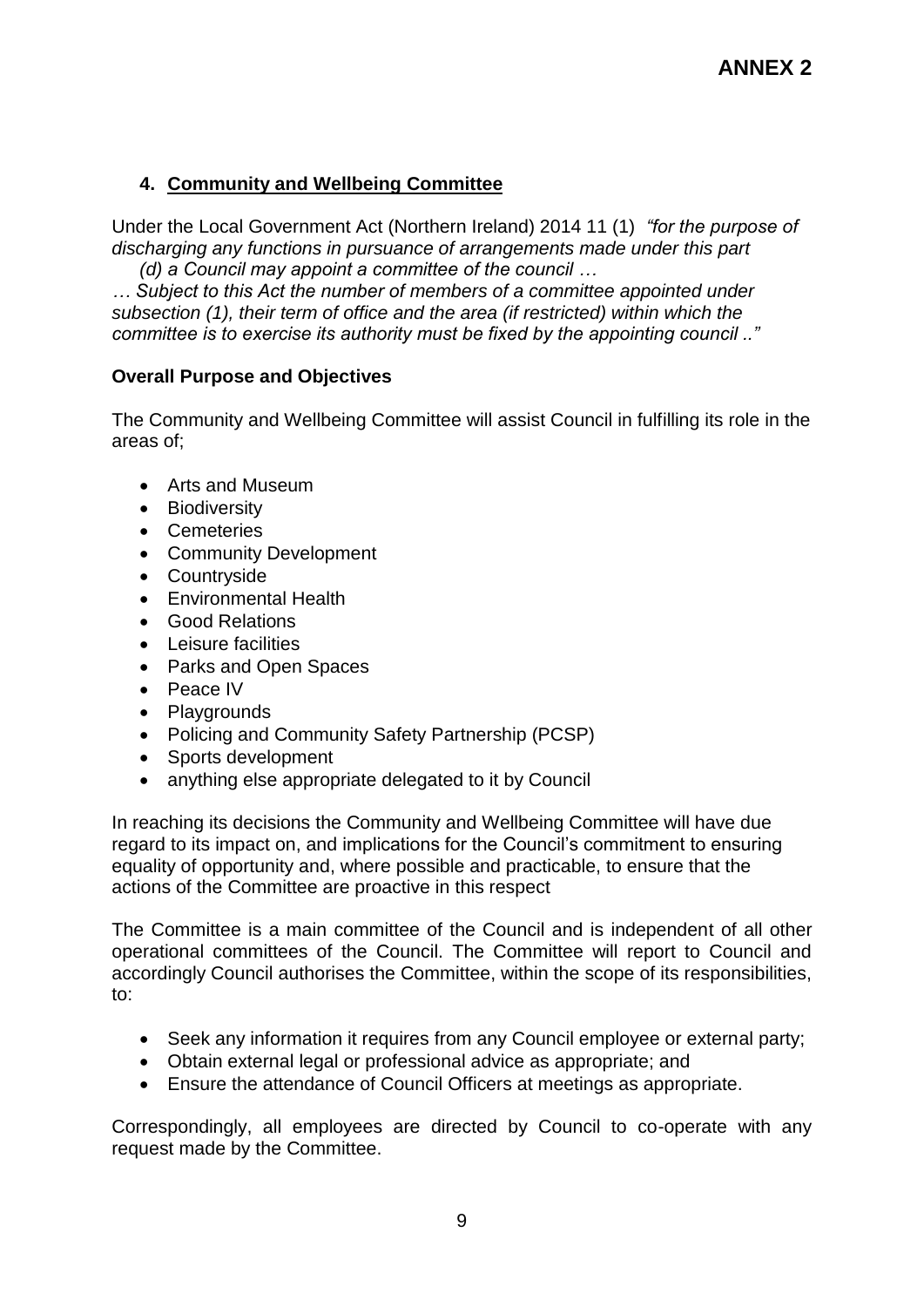The Community and Wellbeing Committee will comprise of 16 members who are appointed by Council on an annual basis.

Council will appoint the Chair of the Community and Wellbeing Committee on an annual basis in accordance with the procedures for appointing positions of responsibility.

#### **Meetings**

The Community and Wellbeing Committee will meet in Church Street, Newtownards at 7.00pm on the second Wednesday of each month except during July and August.

Special meetings may be convened as required.

The Community and Wellbeing Committee will comply with the Council's standing orders.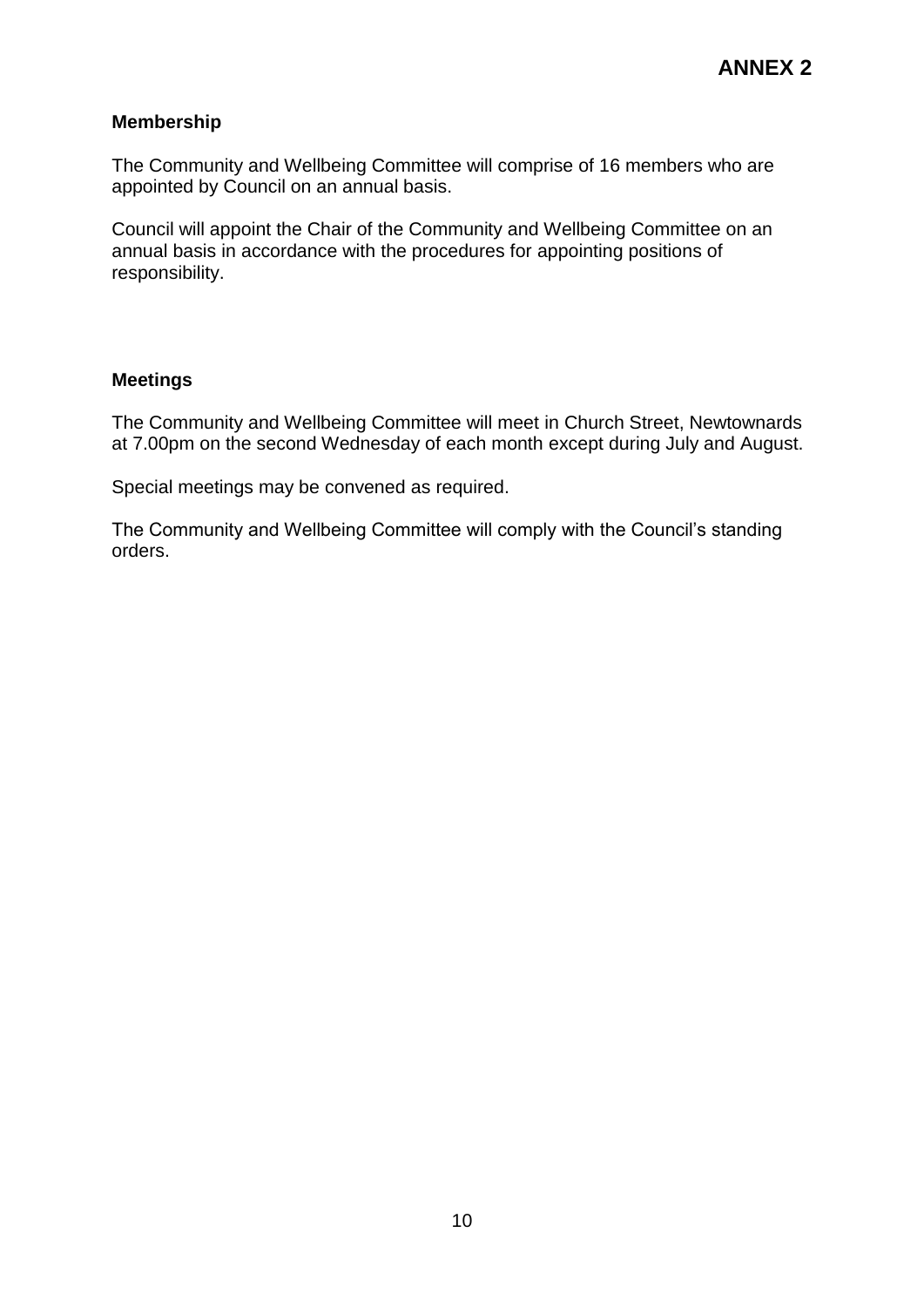# **5. Planning Committee**

## **Authority**

Under the Local Government Act (Northern Ireland) 2014 11 (1*) "for the purpose of discharging any functions in pursuance of arrangements made under this part (e) a Council may appoint a committee of the council …*

*… Subject to this Act the number of members of a committee appointed under subsection (1), their term of office and the area (if restricted) within which the committee is to exercise its authority must be fixed by the appointing council .."*

## **Overall Purpose and Objectives**

The Planning Committee will assist Council in planning development control and enforcement

The Committee will have delegated responsibility from the Council to carry out its roles and responsibilities.

In reaching its decisions the Planning Committee will have due regard to its impact on, and implications for the Council's commitment to ensuring equality of opportunity and, where possible and practicable, to ensure that the actions of the Committee are proactive in this respect

The Planning Committee has full council powers delegated to it

#### **Membership**

The Planning Committee will comprise 16 members who are appointed by Council on an annual basis.

Council will appoint the Chair of the Planning Committee on an annual basis in accordance with the procedures for appointing positions of responsibility

#### **Meetings**

The Planning Committee will meet in Church Street Newtownards at 7.00pm on the first Monday of each month (summer arrangements to be confirmed).

Special meetings may be convened as required.

The Planning Committee will comply with the Council's standing orders.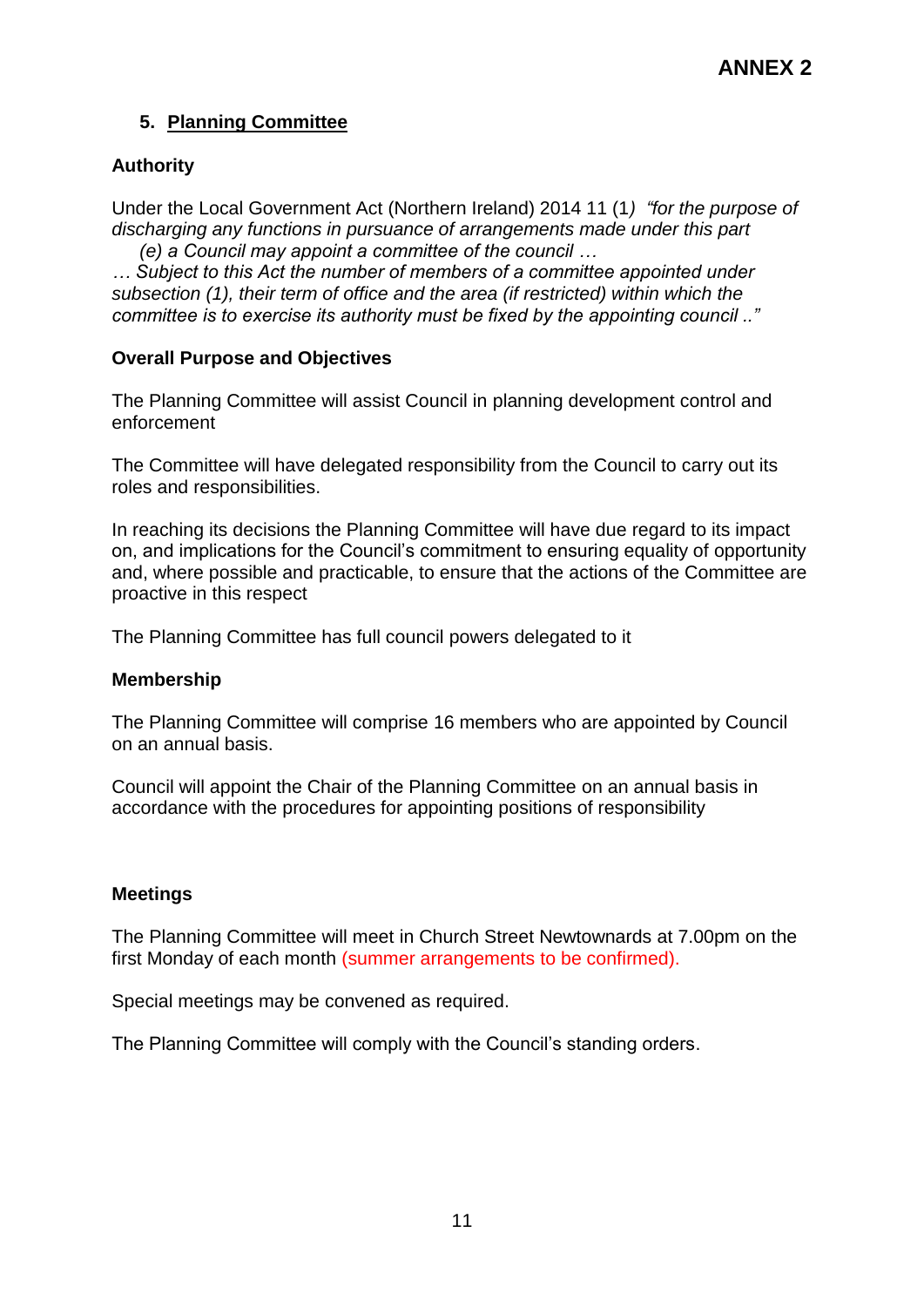# **Additional Committee Reporting Directly To Council - Audit Committee**

## **Authority**

Under the Local Government Act (Northern Ireland) 2014 11 (1*) "for the purpose of discharging any functions in pursuance of arrangements made under this part (f) a Council may appoint a committee of the council …*

*… Subject to this Act the number of members of a committee appointed under subsection (1), their term of office and the area (if restricted) within which the committee is to exercise its authority must be fixed by the appointing council .."*

## **Overall Purpose and Objectives**

The Audit Committee will assist Council in fulfilling its oversight responsibilities. The Committee will review the system of internal control and management of risks; the financial reporting process; the audit process and the Council's processes for monitoring compliance with laws and regulations and compliance with its own Standing Orders, policies and procedures.

In reaching its decisions the Audit Committee will have due regard to its impact on, and implications for the Council's commitment to ensuring equality of opportunity and, where possible and practicable, to ensure that the actions of the Committee are proactive in this respect

The Committee is a main committee of the Council and is independent of all other operational committees of the Council. The Committee will report to Council and accordingly Council authorises the Committee, within the scope of its responsibilities, to:

- Seek any information it requires from any Council employee or external party;
- Obtain external legal or professional advice as appropriate; and
- Ensure the attendance of Council Officers at meetings as appropriate.

Correspondingly, all employees are directed by Council to co-operate with any request made by the Committee.

#### **Membership**

The Audit Committee will comprise 10 Members who are appointed by Council for a four year term for the purposes of continuity of expertise and knowledge plus one independent member, appointed through public advertisement;

Membership should not include Mayor and Deputy Mayor, Committee or Subcommittee chair or vice-chairs.

Council will nominate the Chair of the Committee in accordance with the procedures for appointing positions of responsibility.